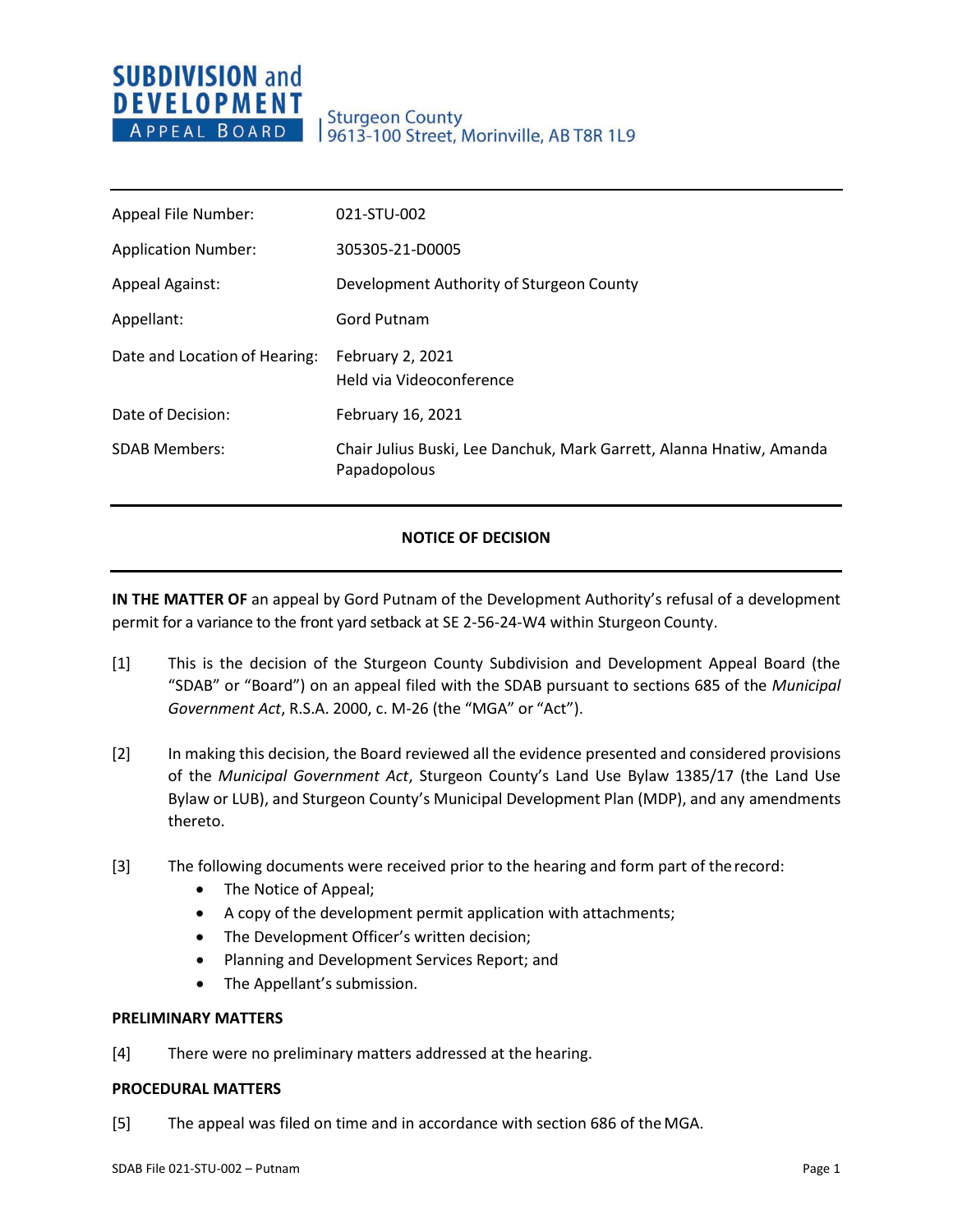#### **SUBDIVISION and DEVELOPMENT Sturgeon County** APPEAL BOARD 19613-100 Street, Morinville, AB T8R 1L9

- [6] There were no objections to the proposed hearing process as outlined by the Chair.
- [7] There were no objections to the composition of the Board hearing the appeal.
- [8] The Board is satisfied that it has jurisdiction to deal with this matter.

#### **ISSUES**

- [9] The Appellant raised the following grounds of appeal:
	- A variance should be granted for an existing home which has been in its current location for over sixty years.

#### **RECOMMENDATION OF THE DEVELOPMENT AUTHORITY**

Yvonne Bilodeau, representative for the Development Authority, provided a presentation which included a recommendation that development permit application 305305-21-D0005 be refused for the following reasons:

- [10] The dwelling is inconsistent with Land Use Bylaw regulation 11.1.4 as it is situated 5.7 meters (18.7 feet) from the front yard property line and therefore a variance of 29.3 meters (96 feet) or 84% is required.
- [11] The maximum variance that may be approved by the Development Authority is 50% and therefore the application was refused.
- [12] Condition # 4 of the subdivision approval states that, pursuant to section 662(1) of the MGA, as required by Sturgeon County Engineering Services, a 5-metre-wide area parallel and adjacent to the boundary of the Remnant and Proposed Lot and Range Road 241, as well as a 10-metre-wide area parallel and adjacent to the boundary of the Remnant Lot and Township Road 560 shall be acquired by Sturgeon County in the future via the terms and conditions of a land acquisition agreement.
- [13] The County's Engineering Services Department has provided confirmation that the Capital Plans for Roads until the year 2026 do not include Range Road 241 north of Township Road 560.
- [14] The close proximity of the dwelling to the road would need to be considered only at the time when improvements to the road are required, regardless of the subdivision and variance applications.
- [15] The SDAB has jurisdiction to grant a variance to the front yard setback to allow the dwelling to remain as built.

#### **SUMMARY OF APPELLANT'S POSITION**

[16] In December 2020, an application for the subdivision of the parcel was approved with conditions.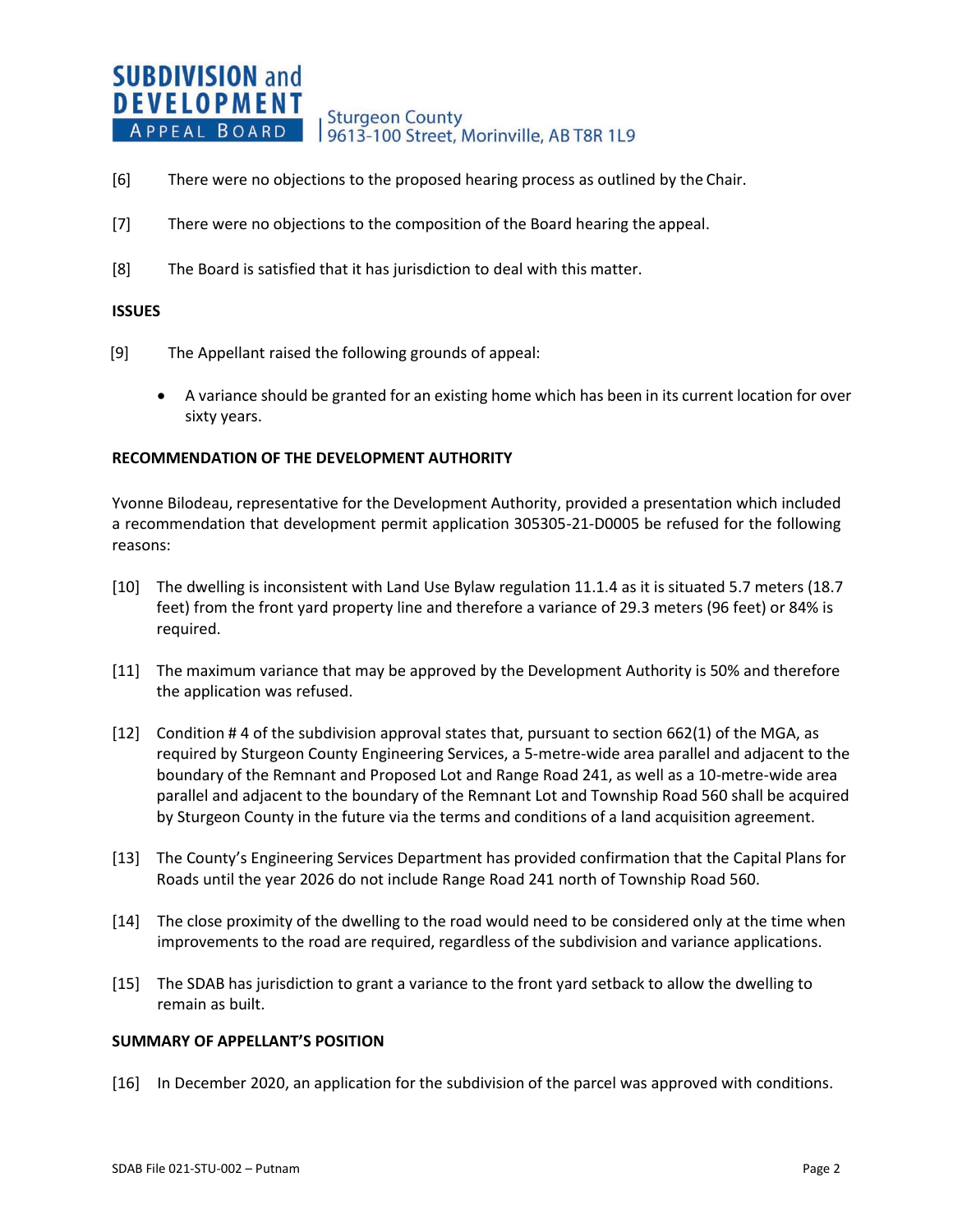- [17] There has been compliance on other development permits and all outstanding permits fees have been applied for and paid.
- [18] The structure does not unduly interfere with or materially affect the surrounding neighbours or properties.
- [19] Neighbours have been notified and spoken to with no objections.
- [20] The property was built before development permits were required and Donald and Richard Bland have lived on and farmed the land their entire lives.

### **DECISION**

- **[21] The Board GRANTS the appeal, REVOKES the decision of the Development Authority made on January 13, 2021 to refuse development permit application 305305-21-D0005, and APPROVES the development permit with the following conditions:**
	- 1. The dwelling is approved to remain 5.7 meters from the front property line as per the site plan provided by Navland Geomatics Inc.

Front yard: 5.7 meters (18.7 feet) Variance of 29.3 meters (96 feet) or 84 % granted from the required 35 meters (114.7 feet).

2. The applicant/landowner shall adhere to the documents registered on title. No development shall encroach on or be erected on an easement or right-of-way unless the owner of the encroaching structure has obtained written consent form the owner or licensee to which the easement or rightof-way has been granted.

#### **REASONS FOR THE DECISION**

- [22] The existing structure was constructed in 1959, before development permits were required. In December 2020, the Municipal Planning Commission approved a subdivision of this homestead and the Applicant was required to obtain all necessary permits to comply with the Land Use Bylaw.
- [23] The Appellant's request is for a variance of 84% to the front yard setback. In accordance with section 2.8.6(b) of the Land Use Bylaw, the Development Authority may grant a variance of 50% in the AG – Agriculture District and a variance request in excess of what has been prescribed shall be refused by the Development Authority.
- [24] The Board finds that, in accordance with section 687(3)(d) of the *Municipal Government Act*, the Board may issue a development permit even though the proposed development does not comply with the Land Use Bylaw if, in the Board's opinion, the proposed development would not unduly interfere with the amenities of the neighbourhood or materially interfere with or affect the use, enjoyment or value of neighbouring parcels of land, and the proposed development conforms with the use prescribed for that land in the Land Use Bylaw.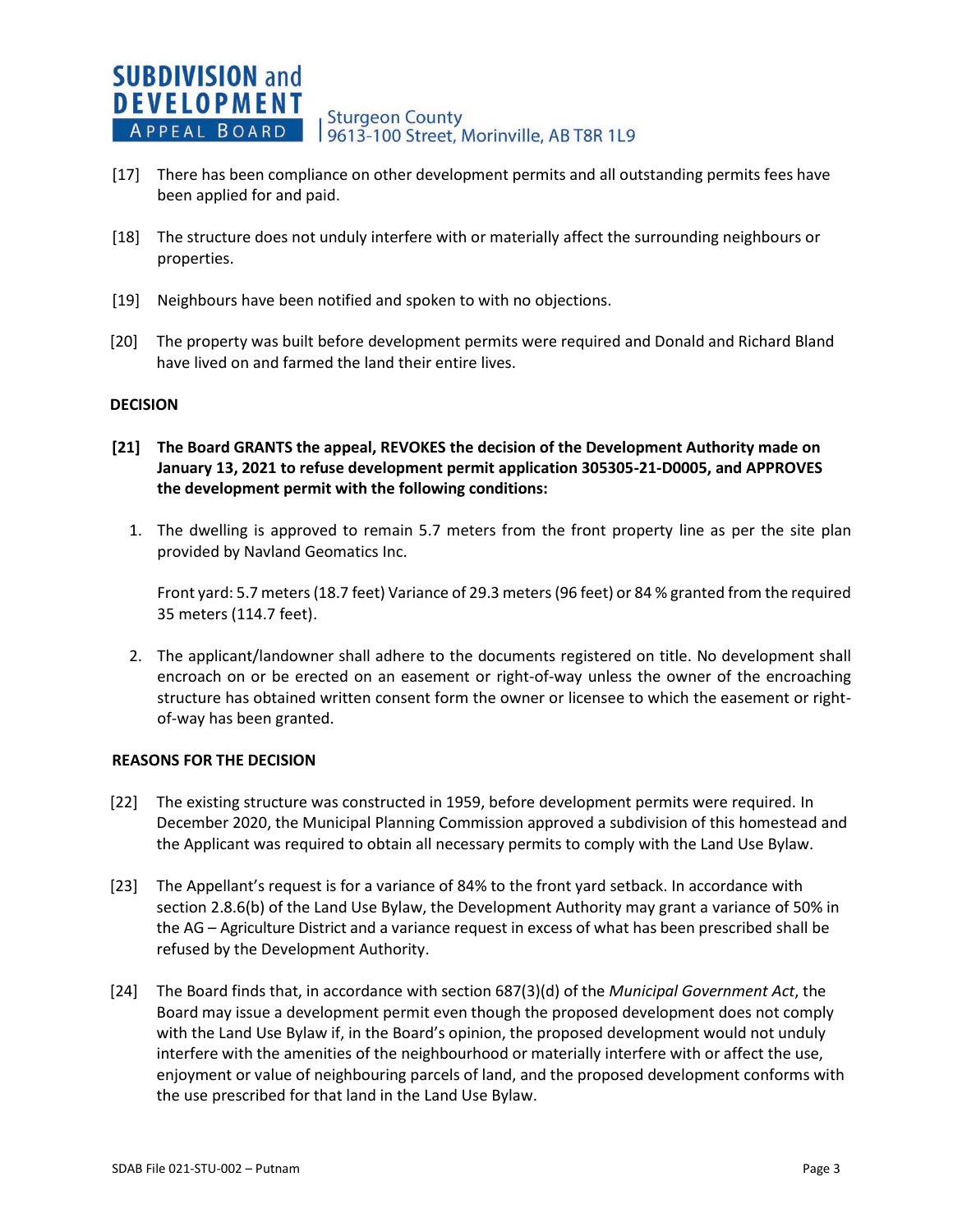## **SUBDIVISION and DEVELOPMENT** Sturgeon County<br>| 9613-100 Street, Morinville, AB T8R 1L9 APPEAL BOARD

- [25] The fact that adjacent landowners have not expressed objection satisfies the Board that the existing dwelling does not unduly interfere with the amenities of the neighbourhood or materially interfere with or affect the use, enjoyment or value of neighbouring parcels of land.
- [26] The Board finds that the proposed development conforms with the use prescribed in the Land Use Bylaw, which is Farm Help Accommodation.
- [27] For all of these reasons, the Board has decided to grant the appeal, revoke the decision of the Development Authority, and approve the development permit with the conditions notedabove.

Dated at the Town of Morinville, in the Province of Alberta, this 16<sup>th</sup> day of February 2021.

SUBDIVISION AND DEVELOPMENT APPEAL BOARD Sturgeon County

 $\overline{\phantom{a}}$  ,  $\overline{\phantom{a}}$  ,  $\overline{\phantom{a}}$  ,  $\overline{\phantom{a}}$  ,  $\overline{\phantom{a}}$  ,  $\overline{\phantom{a}}$  ,  $\overline{\phantom{a}}$  ,  $\overline{\phantom{a}}$  ,  $\overline{\phantom{a}}$  ,  $\overline{\phantom{a}}$  ,  $\overline{\phantom{a}}$  ,  $\overline{\phantom{a}}$  ,  $\overline{\phantom{a}}$  ,  $\overline{\phantom{a}}$  ,  $\overline{\phantom{a}}$  ,  $\overline{\phantom{a}}$ 

ABush

Julius Buski, Chair

*Pursuant to Section 688(1)(a) of the Municipal Government Act (MGA), an appeal of a decision of the Subdivision and Development Appeal Board lies with the Alberta Court of Appeal on a matter of law or jurisdiction. In accordance with Section 688(2)(a), if a decision is being considered, an application for permission to appeal must be filed and served within 30 days after the issuance of the decision and, notice of the application for permission must be provided to the Subdivision and Development Appeal Board and in accordance with Section 688(2)(b), any other persons that the judge directs.*